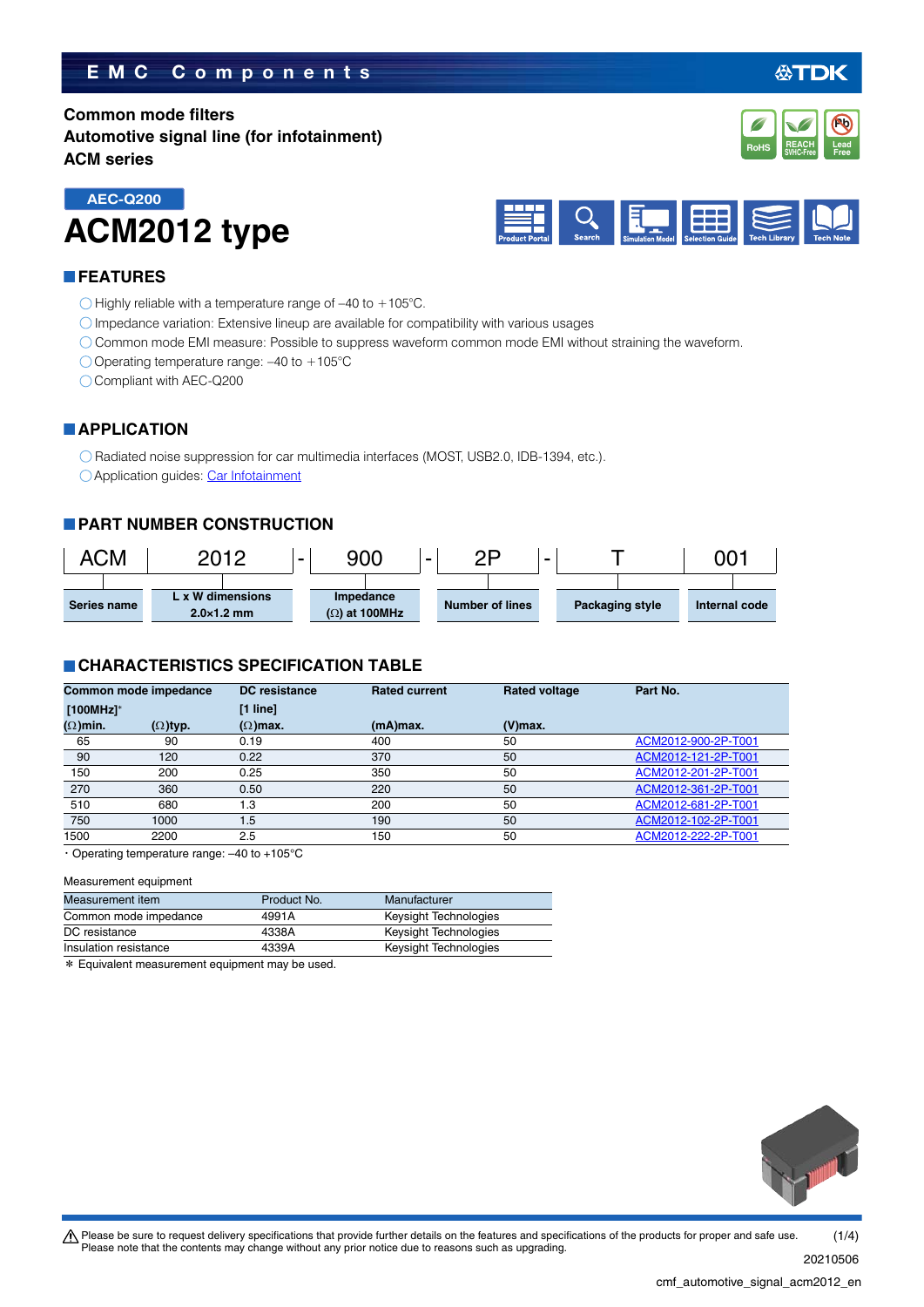# **ACM2012 type**

### **IMPEDANCE VS. FREQUENCY CHARACTERISTICS**



Measurement equipment

| Product No. | Manufacturer          |
|-------------|-----------------------|
| 4991A       | Keysight Technologies |
|             |                       |

\* Equivalent measurement equipment may be used.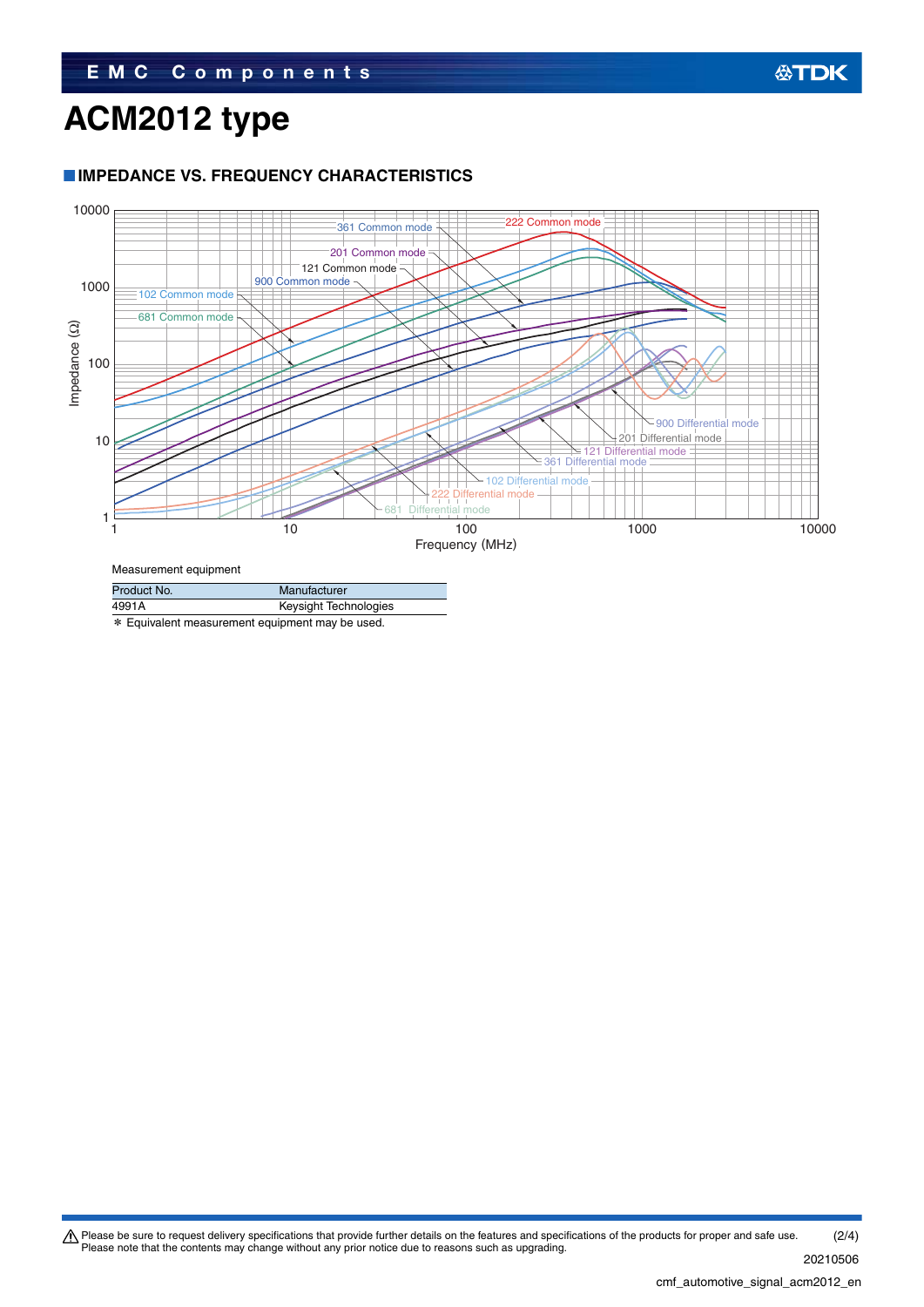# **ACM2012 type**

## **SHAPE & DIMENSIONS**



Dimensions in mm

#### **RECOMMENDED LAND PATTERN**



Dimensions in mm

## **CIRCUIT DIAGRAM**





**RECOMMENDED REFLOW PROFILE** 

## **PACKAGING STYLE**



**TAPE DIMENSIONS**



Dimensions in mm





Dimensions in mm

#### **PACKAGE QUANTITY**

| Package quantity | 2,000 pcs/reel |
|------------------|----------------|
|------------------|----------------|

#### **TEMPERATURE RANGE, INDIVIDUAL WEIGHT**

| <b>Operating</b><br>temperature range | <b>Storage</b><br>temperature range* | <b>Individual</b><br>weight |
|---------------------------------------|--------------------------------------|-----------------------------|
| $-40$ to $+105$ °C                    | $-40$ to +105 °C                     | 10 <sub>mg</sub>            |
|                                       |                                      |                             |

The storage temperature range is for after the assembly.

Please be sure to request delivery specifications that provide further details on the features and specifications of the products for proper and safe use.<br>Please note that the contents may change without any prior notice d (3/4)